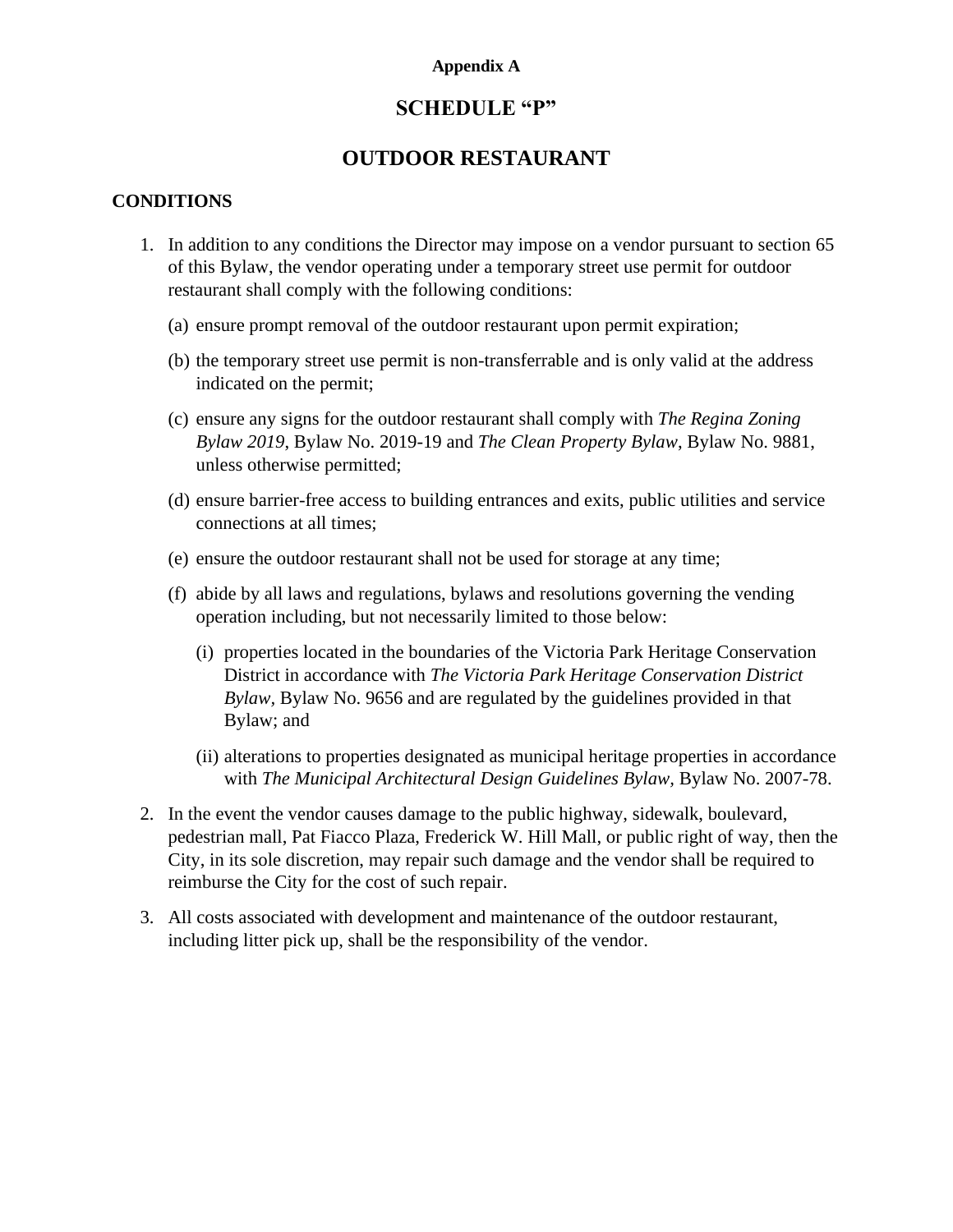### **Appendix A**

# **SCHEDULE "P"**

# **OUTDOOR RESTAURANT**

## **LOCATION CRITERIA FOR OUTDOOR RESTAURANT**

- 4. Temporary street use permits shall only be granted where the location criteria for an outdoor restaurant meets the following minimum requirements:
	- (a) if the outdoor restaurant is licensed by the Province of Saskatchewan to serve alcohol then it must compliance with *The Alcohol and Gaming Regulation Act*, as amended by the Government of Saskatchewan";
	- (b) except for restaurants governed by clause (a) above, outdoor restaurants may be located along the curb allowing pedestrians between the outdoor restaurant and building face or directly adjacent the building face;
	- (c) operate directly adjacent and not extend laterally beyond the frontage of the established restaurant by the same vendor, unless otherwise approved by the City;
	- (d) not be located in a traffic lane or driveway;
	- (e) not be located adjacent to any driving lane or bus lanes where the passageway for pedestrians is less than 2 meters;
	- (f) not be located on any side boulevard landscaped with grass, plants, or landscape materials; and
	- (g) where the outdoor restaurant is on a corner, then such corner restaurants shall require special consideration to ensure intersection sightlines are maintained as described in section 69 and Schedule "H (1)" of this Bylaw, and is at the discretion of the City;
- 5. Notwithstanding section 4 above, all outdoor restaurants shall have and maintain a minimum 2 meter wide clear walkway for pedestrians at all times between the edge of the outdoor restaurant and either the curb face, or any obstructions along the sidewalk such as trees, tree pits (where a metal tree grate is not present), meters, light poles or other furnishings.
- 6. Notwithstanding section 4 above, a vendor may request from the Director permission as part of its temporary street use permit to install a seasonal boardwalk in a parking lane, where the City sidewalks would otherwise be too narrow to permit an outdoor restaurant.
- 7. In the event the Director grants the vendor permission to install a seasonal boardwalk in the parking lane, then such boardwalks shall only be permitted seasonally from April 1st and must be removed by October 15th of the same calendar year, unless otherwise permitted by the Director.
- 8. The vendor shall be solely responsible for all costs associated with erecting, maintaining and dismantling the seasonal boardwalk.